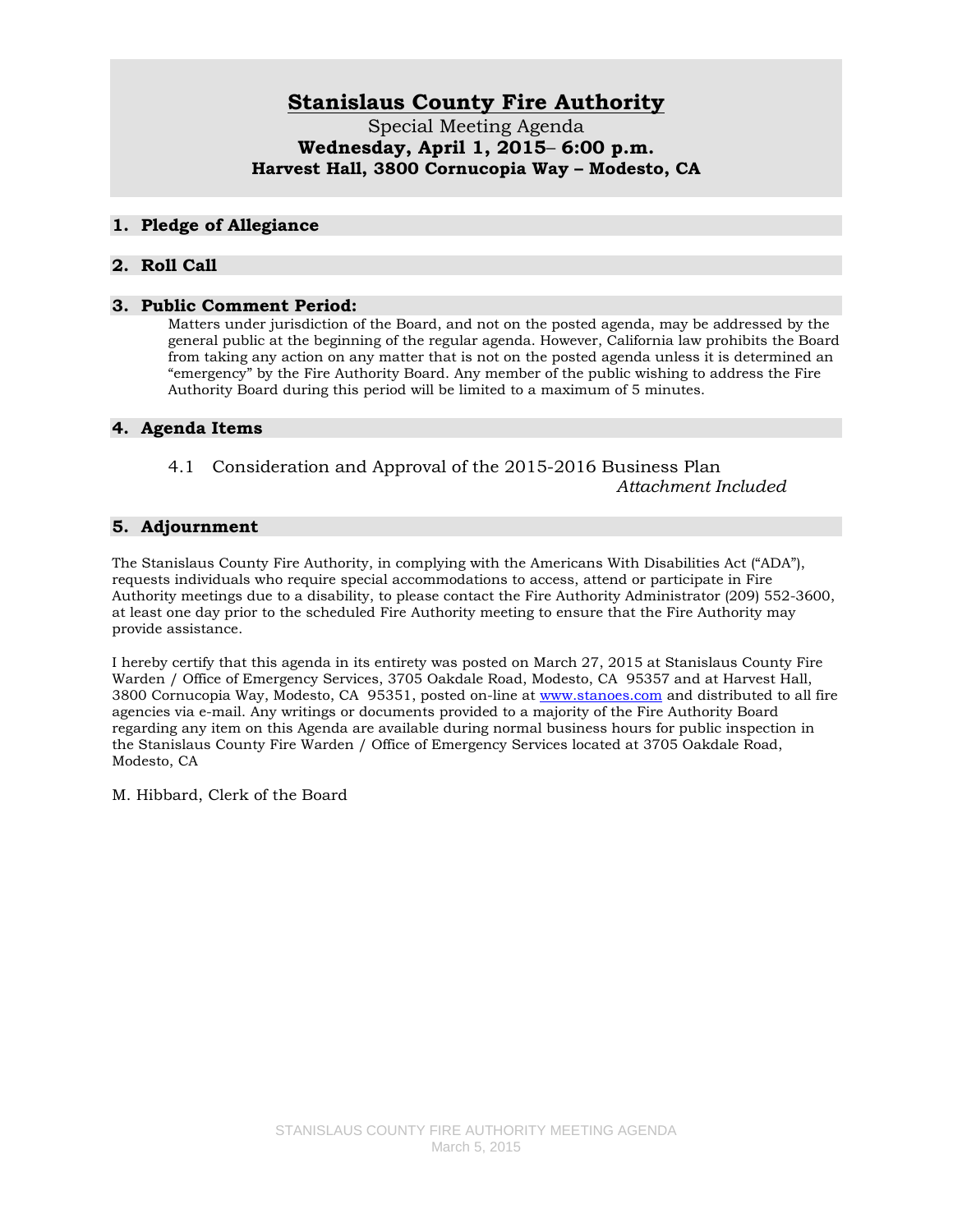

# **Stanislaus County Fire Authority**

**----------------------------** 

**Business Plan 2015-2016**

The Stanislaus County Fire Authority is a joint powers agreement established in November 2005 by the fire agencies in Stanislaus County to make recommendations to the Board of Supervisors on the expenditure of the Less Than County Wide fire tax, and to establish a cooperative relationship among the parties to the agreement for the provision of services.

## **OVERVIEW:**

Issues of mutual concern to the fire agencies of Stanislaus County were identified and through a work-group process, the Fire Authority came together for the following purposes:

- Facilitate cooperation among the Fire Agencies and the County related to the allocation and use of the Less Than County Wide Fire Tax.
- Provide a forum for discussion and study of countywide issues of mutual interest.
- Identify, inventory, and comprehensively plan for solutions to countywide issues requiring multi-jurisdictional cooperation.
- Facilitate cooperation among the Fire Agencies and the County for specific purposes, interrelated actions, and for the adoption of common policies with respect to issues and problems which are common to the parties.
- Develop countywide plans and policies for growth and development.

The following agencies are signatory to the joint powers agreement:

Burbank Paradise Fire District City of Ceres Denair Fire Protection District **Hughson Fire District** Keyes Fire District **City of Modesto** Mountain View Fire Protection District City of Newman City of Oakdale **City of Oakdale City of Oakdale Fire Protection District** City of Patterson Salida Fire District Stanislaus Consolidated Fire District Stanislaus County Fire Warden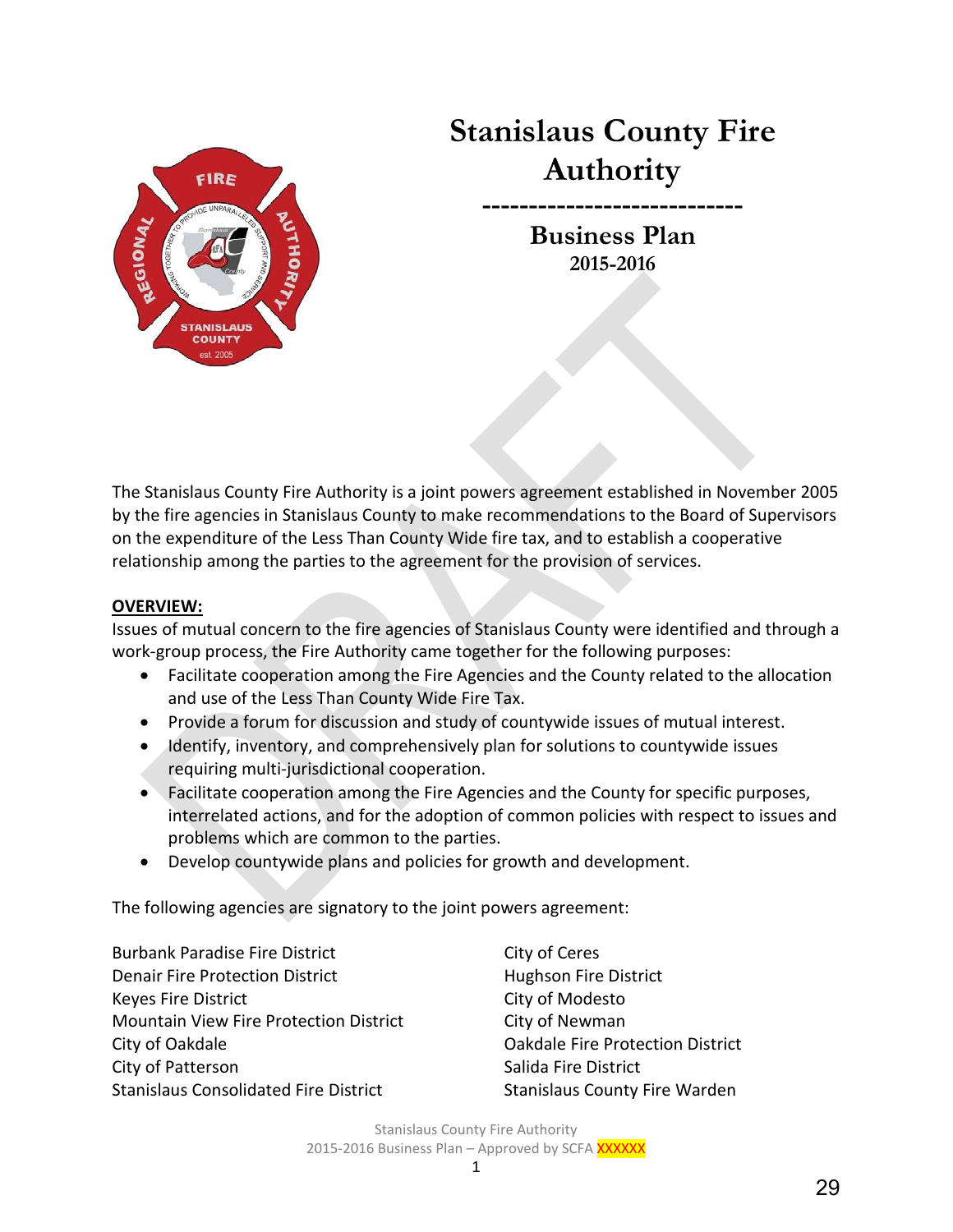City of Turlock Turlock Rural Fire District West Stanislaus Fire District Cal Fire – Santa Clara Unit

Westport Fire District Woodland Avenue Fire District

The Stanislaus County Fire Authority Board is comprised of a representative from each fire agency listed above. Each individual agency adopted a resolution to approve the Joint Powers Agreement in order to participate. Each representative is entitled to one vote. As outlined in the Joint Powers Agreement, the Stanislaus County Fire Warden's Office is the administering agency. The Fire Authority may designate any representative of a member agency to serve as Chairman, Vice-Chairman and Secretary.

A quorum of at least one half of the member agencies is required for the Fire Authority to take action. A two-thirds majority of those members present are required to approve all fiscal matters, including the use of the Less Than County-Wide Fire Tax, but not including expenditures of less than \$500.

## **FIRE AUTHORITY GOALS:**

The following goals were adopted and reaffirmed by the Fire Authority membership:

- Ensure an open environment that provides respectful and professional responsiveness to our community and agency partners.
- Adopt integrated, collaborative, and multi-disciplinary planning to ensure that our community and agency partners are served in an equitable, efficient and effective manner.
- Provide the highest quality of fire, life safety and all risk support services through collaborative community and agency partnerships in the areas of fire prevention, fire investigation, fire communications, finance/administration, and training within available funding.
- Improve the stability and sustainability of revenue sources to support and enhance the fire, life safety and all risk services on a countywide basis.

## **STRATEGIC PLAN:**

The strategy of the Stanislaus County Fire Authority is to represent the interests of all member agencies by focusing on organizational goals of both the Fire Authority and individual agencies. The following strategies were reaffirmed by the membership:

- Expand and foster mutually beneficial relationships with internal and external fire agencies
- Enhance relationships between fire districts, cities, County agencies, and identified stakeholders
- Achieve a unified voice and strengthen the fire service to meet future challenges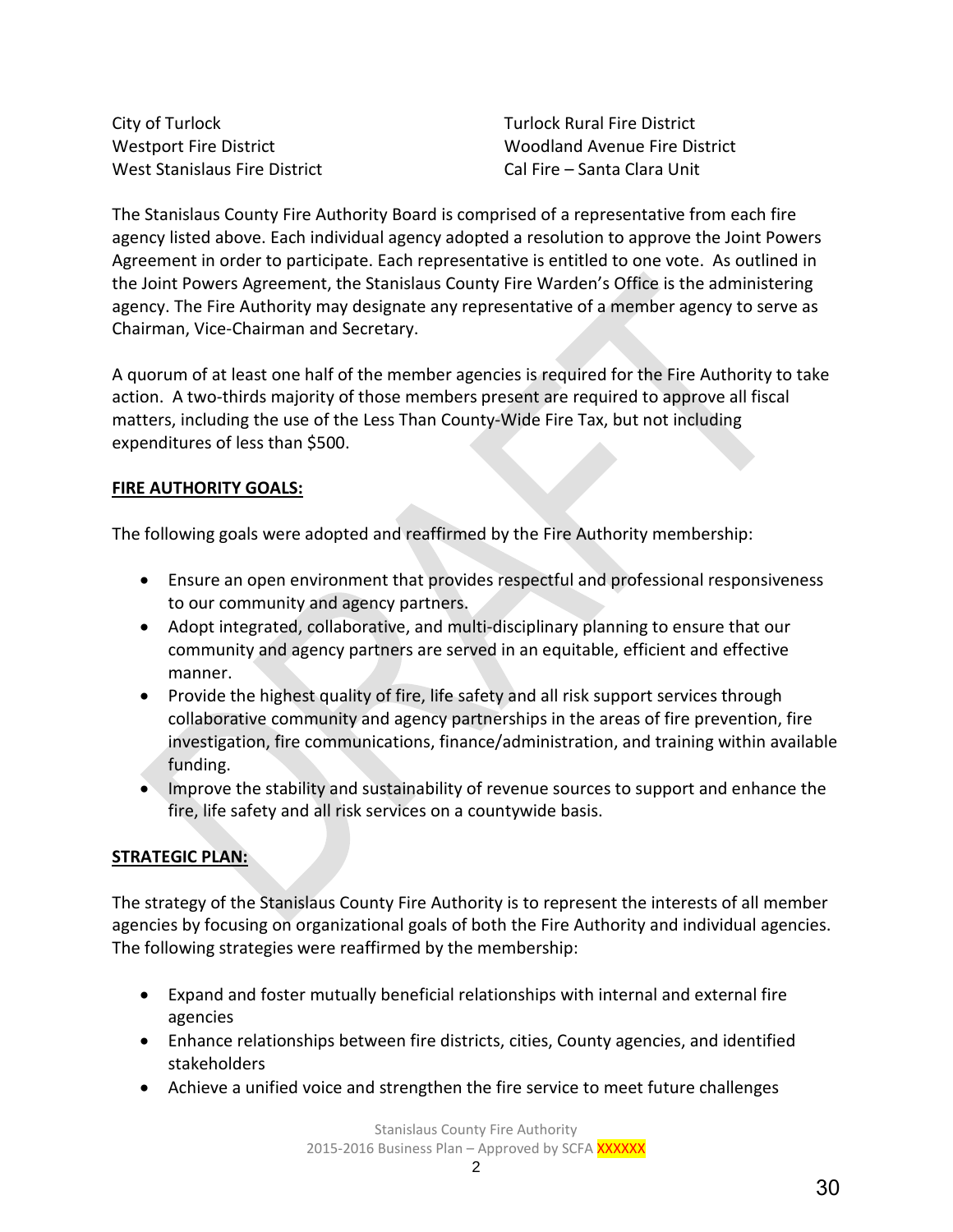- Be the spokesperson/organization for fire and emergency services countywide
- Provide strategic direction, leadership, and influence to coordinate professional standards
- Initiate and support efforts that assist in funding the fire service
- Improve financial stability of the existing programs and services
- Explore financial opportunities

## **ACTION PLAN:**

The action plans are defined in an effort to meet the adopted strategies stated above. The following pages outline specific planned service levels based on the priorities and anticipated funding, for Fiscal Year 2015 - 2016.

It is the intent and purpose of the Fire Authority to achieve the most efficient and effective use of the Less Than County Wide Tax revenues, and to seek partnerships to advance the ability to provide fire and emergency services in Stanislaus County.

The Fire Authority strives to provide services commensurate with funding levels. As funding levels change, adjustments are made based on available funding and negotiated with the service providers to ensure program stability.

While preparing the annual Business Plan, the Fire Authority identifies service priorities, performance expectations and funding allocations for those services identified as critical to the fire agencies in Stanislaus County. Then based on available funding, the group targets achievable, sustainable service levels to support those priorities.

The Fire Authority will continue to hold quarterly meetings for updates on services provided as well as regular sub-committee meetings to address issues specific to each as needed.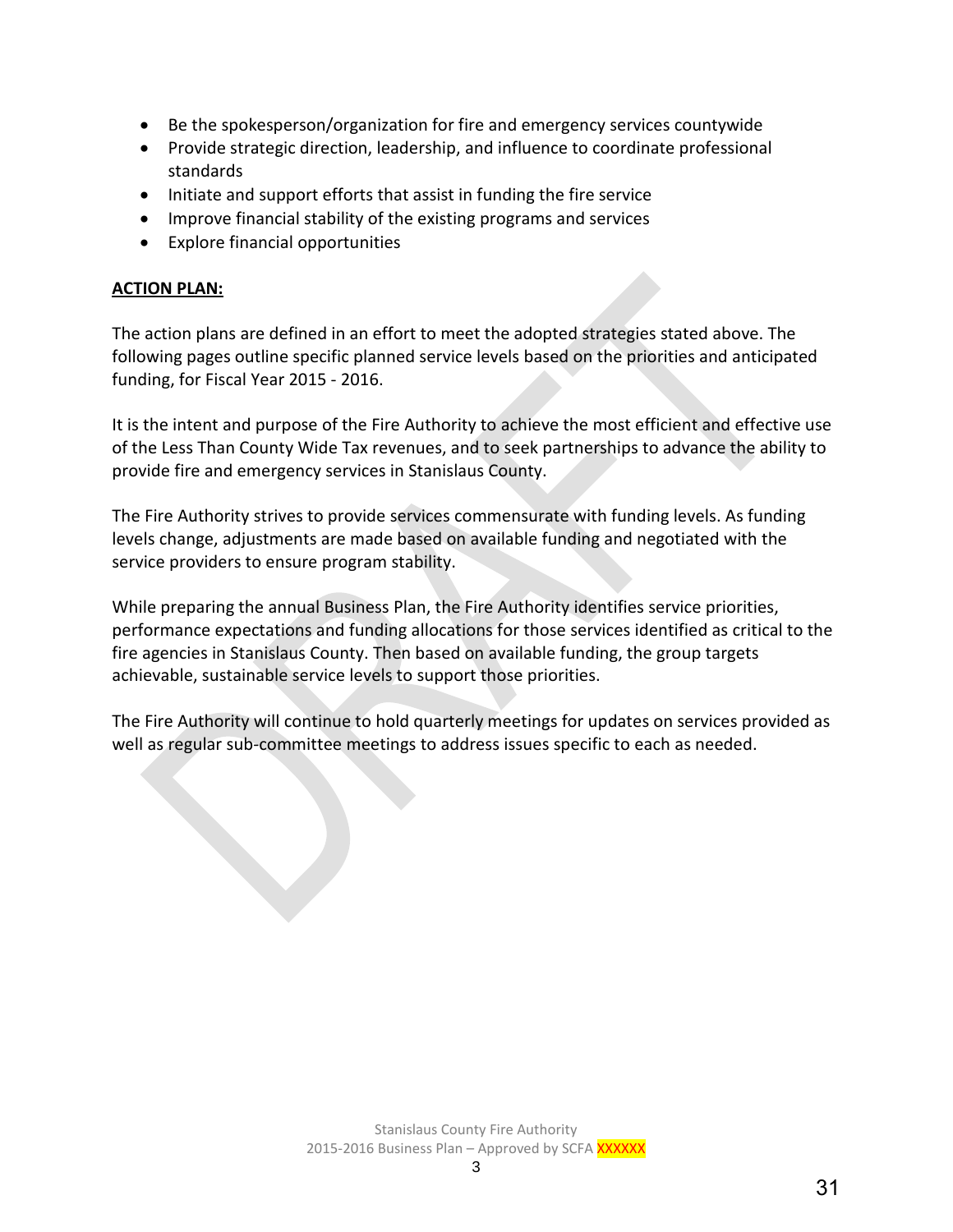# **FINANCE & ADMINISTRATIVE SUPPORT SERVICES**

In Fiscal Year 2015-2016, the Finance and Administrative Support Service continues to be administered through the Stanislaus County Fire Warden's Office. This service manages the Less Than Countywide Fire Tax budget; coordinates the meetings, agendas, required filings; distributes reports from service providers to all participating agencies; addresses issues affecting the fire districts; and seeks opportunities to provide regional solutions to common challenges. The Finance and Administrative team also provides support to the Fire and Rescue Operational Area Coordinator, providing assistance to individual agencies as well as the mutual aid system as a whole. The maintenance for specific equipment utilized regionally, such as the mobile air unit and the fire mobile command post, and the cost of administering the property taxes are also included.

The program priorities are to:

- Administer the budget within County guidelines and report to the Fire Authority
- Provide administrative support to the Fire Authority with agendas, board reports, minutes, conflict of interest statements, and information updates on Fire Warden website
- Administer MDC and Fire RMS programs including billing participating agencies and processing of all related maintenance contracts and invoices
- Assist fire agencies with financial information, human resources, and administrative issues as requested
- Continue to seek opportunities to fund regional equipment
- Ensure that Fire Authority members are updated through annual report, business plan, and budget documents
- Communicate with county CEO staff and Board of Supervisors regarding the goals, priorities, needs and expectations of the Fire Authority
- Provide support to the Fire and Rescue Operational Area Coordinator
- Administer special projects to support the fire service in Stanislaus County
- Coordinate meetings to address mutual concerns and issues
- Support and administer a cooperative purchasing program
- Seek options to take advantage in regional grants that will support and enhance the fire service within Stanislaus County.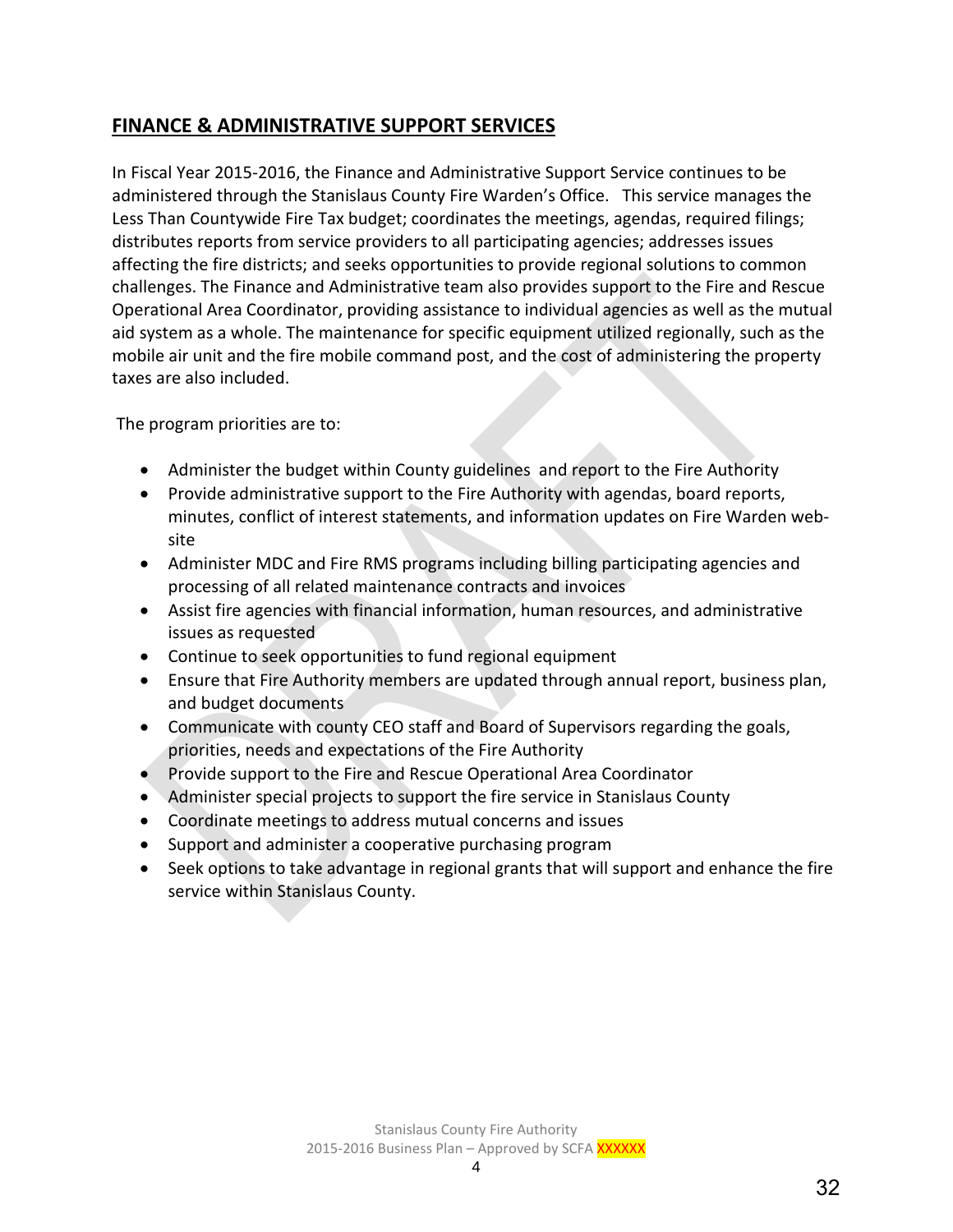# **FIRE TECHNOLOGY & COMMUNICATIONS SERVICES**

Fire Technology & Communications Services will continue to assist fire agencies throughout Stanislaus County in Fiscal Year 2015-2016 by supporting and enhancing the many systems that provide critical communications capabilities through the County Fire Warden's Office. The service will continue to focus on programs that are identified by the fire agencies within Stanislaus County. During the time this program has been operational, it has become very clear that there are demands well beyond what current staff can provide. As a result of increased demands to support infrastructure, radio, mobile data computer, CAD, and specific agency requests, personnel will be seeking opportunities to collaborate and achieve further efficiencies. During the 2015-2016 fiscal year, the following services will continue to be provided:

- Represent fire agencies on SR911 technical issues
- Lead the Countywide Communications Advisory Committee (CAC)
- SR911 fire service representative for CAD
- Represent the fire service in Geographic Information Systems (GIS) map development for Stanislaus County.
- Represent Stanislaus County fire agencies in statewide communications groups including; NAPCO, CALSIEC, Bay Area Radio Users Group- BAYFROG, and Statewide COMT and Capital Bay Planning Area
- Represent the fire service as the lead of the regional mobile data computer project
- Continue to work towards establishing radio interoperability within Stanislaus County
- Assist fire agencies with grant writing for their communications needs
- Annually provide updated radio frequency loads for specific mobiles and portables
- Monitor technology trends and recommend system improvements
- Provide recommendations for standardized radio equipment
- Recommend IT systems countywide
- Provide administration and technical support for the regional records management system (RMS)
- Coordinate dispatch center to dispatch center training and communications
- Manage and support NetMotion and RMS servers for regional systems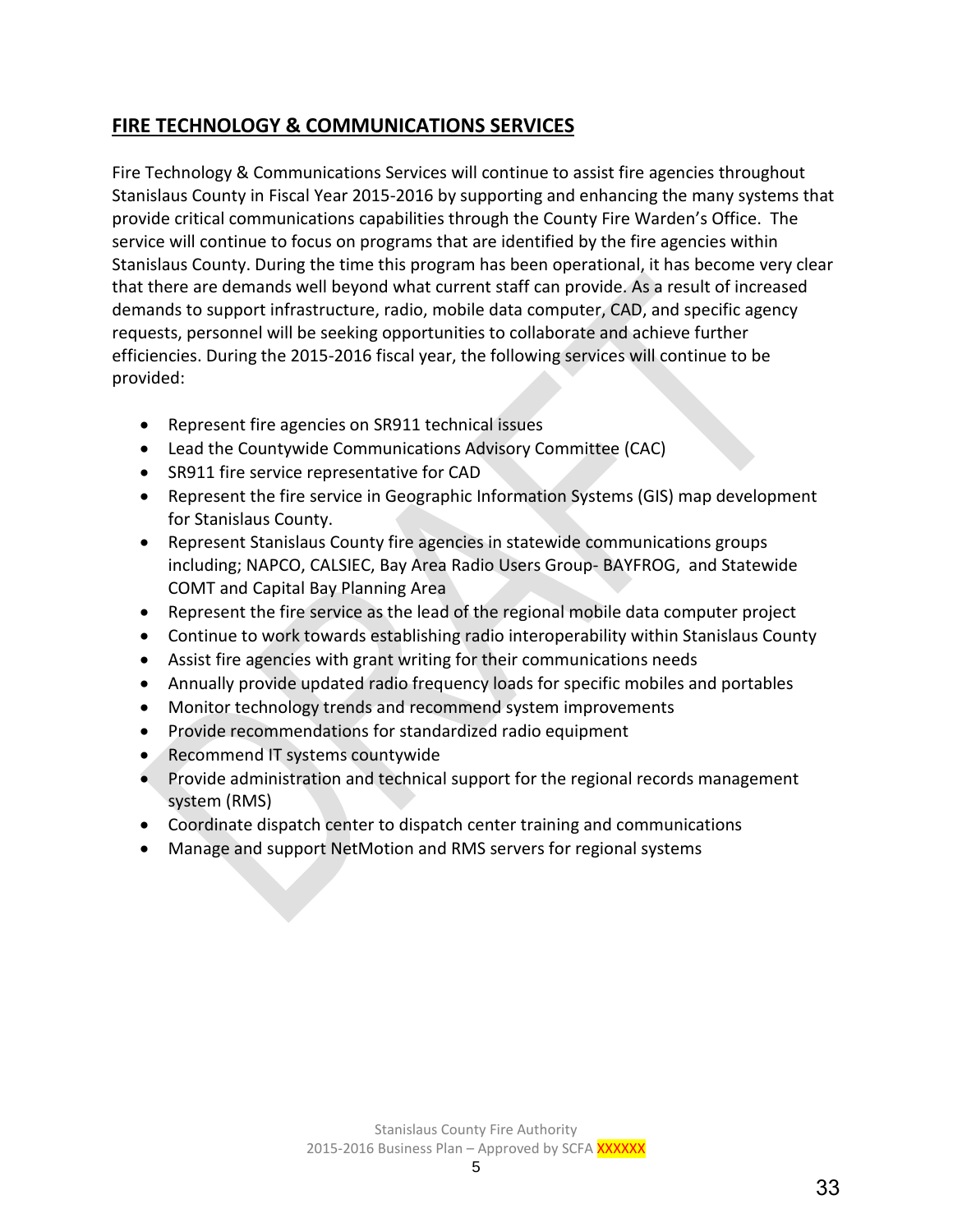# **FIRE INVESTIGATION SERVICES**

In Fiscal Year 2015-2016, a Regional Fire Investigation Unit will be implemented, through the Stanislaus County Fire Warden's Office, to provide fire investigation services to the Fire Authority membership. The Regional Fire Investigation Unit will partner with local fire, law enforcement and the District Attorney's office to support the countywide need for fire investigation services.

The following services will be provided:

- Determine origin and cause of fires in compliance with NFPA 921 guidelines.
- Provide documentation and assistance to law enforcement agencies for follow up of criminal fire investigations.
- Provide documentation and assistance to District Attorney's office regarding criminal fire investigations.
- Provide documentation and assistance to private fire investigators and insurance industry representatives regarding civil fire investigations.
- Establish and deliver an effective training program for chief and company officers throughout the County to conduct preliminary fire investigations and initial origin and cause determinations following NFPA 921 guidelines.
- Establish effective lines of communications with partner agencies to promote information sharing.
- Provide training for fire investigation staff to increase their skills and proficiency in the field of fire investigation.
- Provide a quarterly report to the Fire Authority that outlines the number of fires investigated, case status, dollar loss, and number of arrests by jurisdiction.
- Actively participate in the Stanislaus County Arson Task Force.
- Facilitate regular meetings for all county fire agencies to discuss issues and concerns related to fire investigations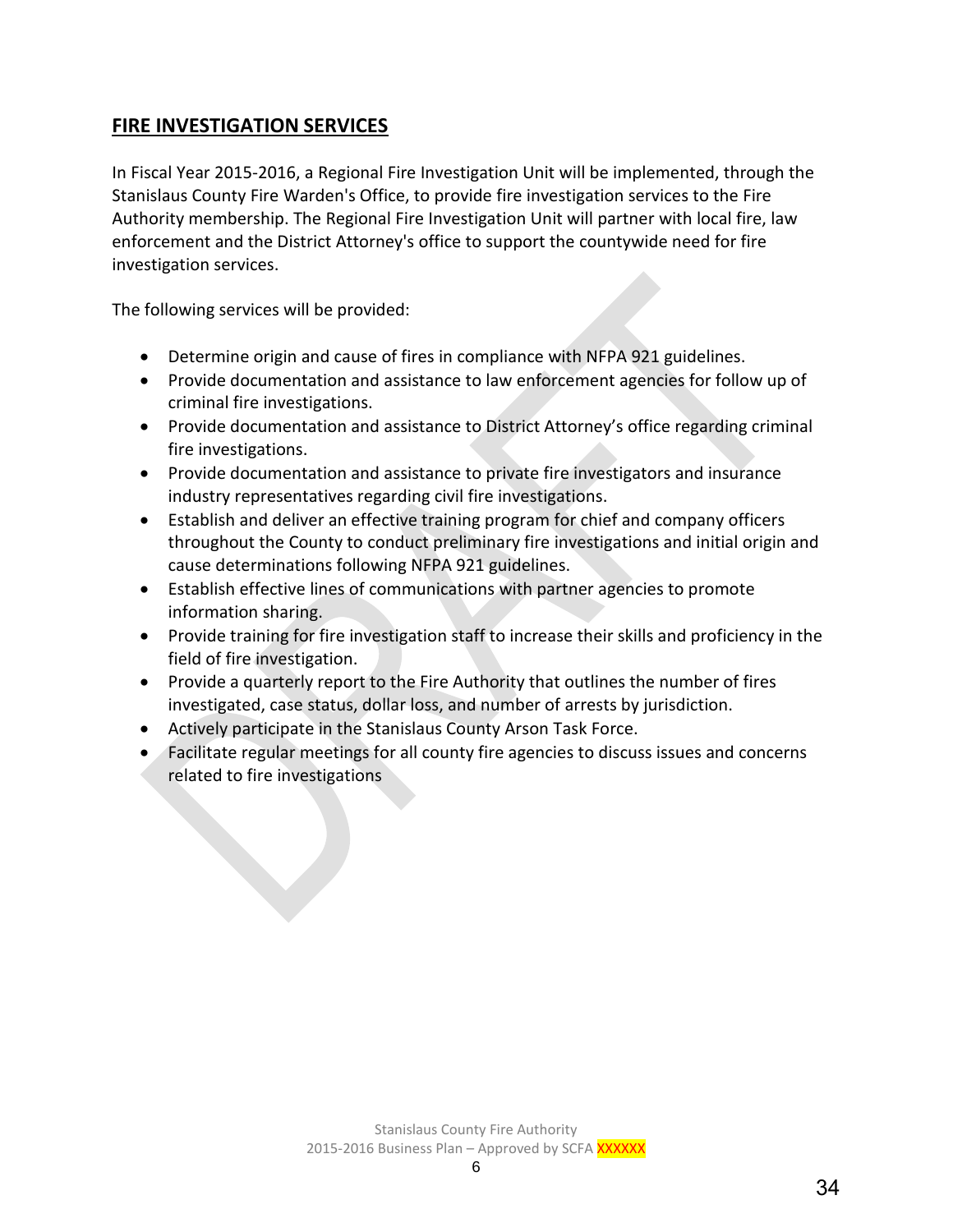## **FIRE PREVENTION SERVICES**

In Fiscal Year 2015-2016 Fire Prevention Services will continue to support fire agencies within Stanislaus County through the County Fire Warden's Office. We anticipate this action plan will increase revenue to support and enhance services within Stanislaus County through the implementation of the One-Stop-Shop concept. Fire Prevention staff will continue to streamline the permitting process by collaborating and partnering with the County Building Department, to eliminate duplicate entry and reduce costs, while increasing revenue and overall customer service.

This funding will allow the following objectives to be addressed:

- Continued collaboration and communications between the Fire Marshal and Fire Districts regarding impacts of new development projects
- Participate in the environmental review committee
- Deliver plan reviews
- Provide services in support of the One-Stop-Shop philosophy
- Implement the Accela program to increase efficiency and customer service
- Maintain state mandated inspection program
- Assist in target hazard and business inspection programs
- Continuously evaluate local fire and life safety codes and ordinances as they apply to current and proposed projects
- Active involvement in the code hearing process to ensure that Stanislaus County fire agencies may have input in the next code adoption cycle
- Continue cooperative vegetation/ force clean program with the fire districts
- Continue the training program to increase knowledge and proficiency of Fire Prevention **Specialists**
- Enhance partnerships with business, community groups and county departments
- Analyze fire prevention fees for cost recovery data
- Maintain the countywide rural water supply recommendation except for SRA
- Facilitate regular meetings for all county fire agencies to discuss issues and concerns related to fire prevention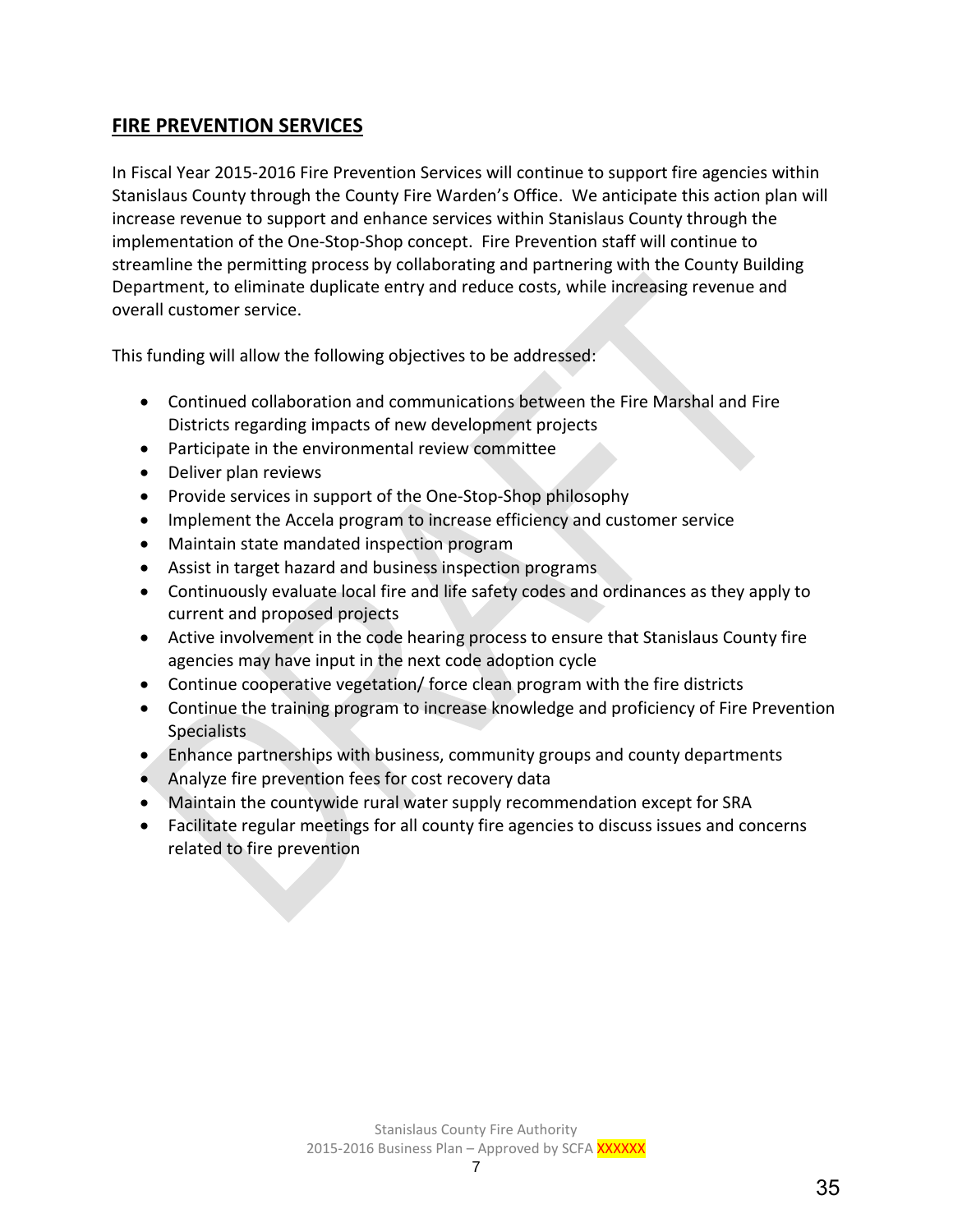## **TRAINING PROGRAM**

A three-year Regional Training Program was approved in Fiscal Year 2014-2015 to support the fire agencies within Stanislaus County. This provides access to programs, meetings and class extensions offered through the Regional Fire Training Center (RFTC). Modesto Junior College (MJC) has prioritized the fire service program and continues to offer new opportunities. Listed below are goals outlined by MJC.

## **Regional Fire Training Center**

3 Year Center Vision and Targets

Training and Education Targets by the MJC Regional Fire Training Center

- 1. GOAL 1:
	- a. Maintain the delivery of MJC Fire Academies
	- b. Offer courses in support of the Fire Science Certificate and A.S. Degree
	- c. Offer courses to support the Emergency Medical Services
- 2. GOAL 2:
	- a. Offer an active schedule of California State Fire Marshal approved classes
	- b. Enhance Distance Education Capabilities (i.e. online and hybrid courses)
	- c. Expand Fee Based classes offered by the RFTC and Community Education
- 3. GOAL 3:
	- a. Expand Safety Training Venue for Community & Local Industries (i.e. Manufacturing OSHA Training, OES – CIMS/NIMS/IES, etc.)
- 4. GOAL 4:
	- a. Organize a Fire Science Safety Conference
- 5. GOAL 5:
	- a. Improve Priority Registration for Employees of JPA Fire Authority Members seeking to complete their Associate Degree
- 6. GOAL 6:
	- a. Update Lecture Rooms with Smart Classroom Technology
	- b. Repair Simulator to Working Conditions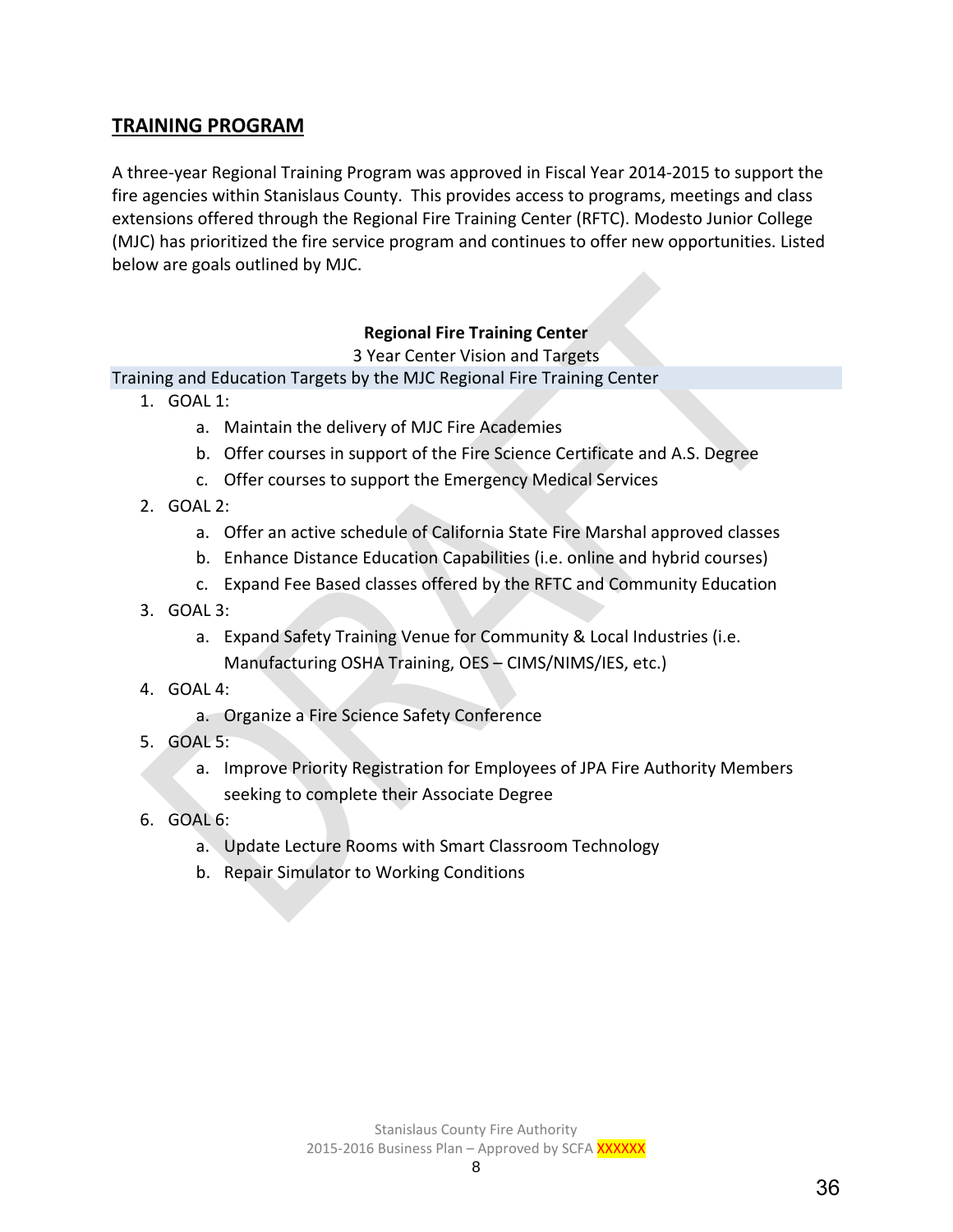## Stanislaus County Fire Authority Budget Narrative Fiscal Year 2015-2016

The Fiscal Year 2015-2016 budget is balanced utilizing \$1,286,255 in revenue and \$7,745 of fund balance (savings). It is anticipated that expenses will increase approximately 4% for the fiscal year primarily due to a one-time purchase of a new Fire Prevention system and cost of living increases. This increase will be funded by estimated revenue growth of 3.4% which includes an increase in Fire Prevention Fee collection, and a projected 3% growth in the Less than County-wide tax. This budget includes the estimated cost for each prioritized service, as well as the purchase of a new Fire Prevention records management system.

Currently, the Fire Prevention Bureau (FPB) staff manually enters all plan checks and inspections into three systems. The recommended FPB program is a real-time, web-based system which will eliminate the need to maintain multiple databases; provide the customer an efficient, streamlined plan check process with the ability to request final permits at the time of the plan check and allow the customer to track their plans on a web-based system. The FPB will also be able to accept plans in PDF format and anticipate the implementation of on-line payments in the near future. The cost to fully implement the system is not to exceed \$40,000 which includes licensing, data migration, training, implementation, and hardware.